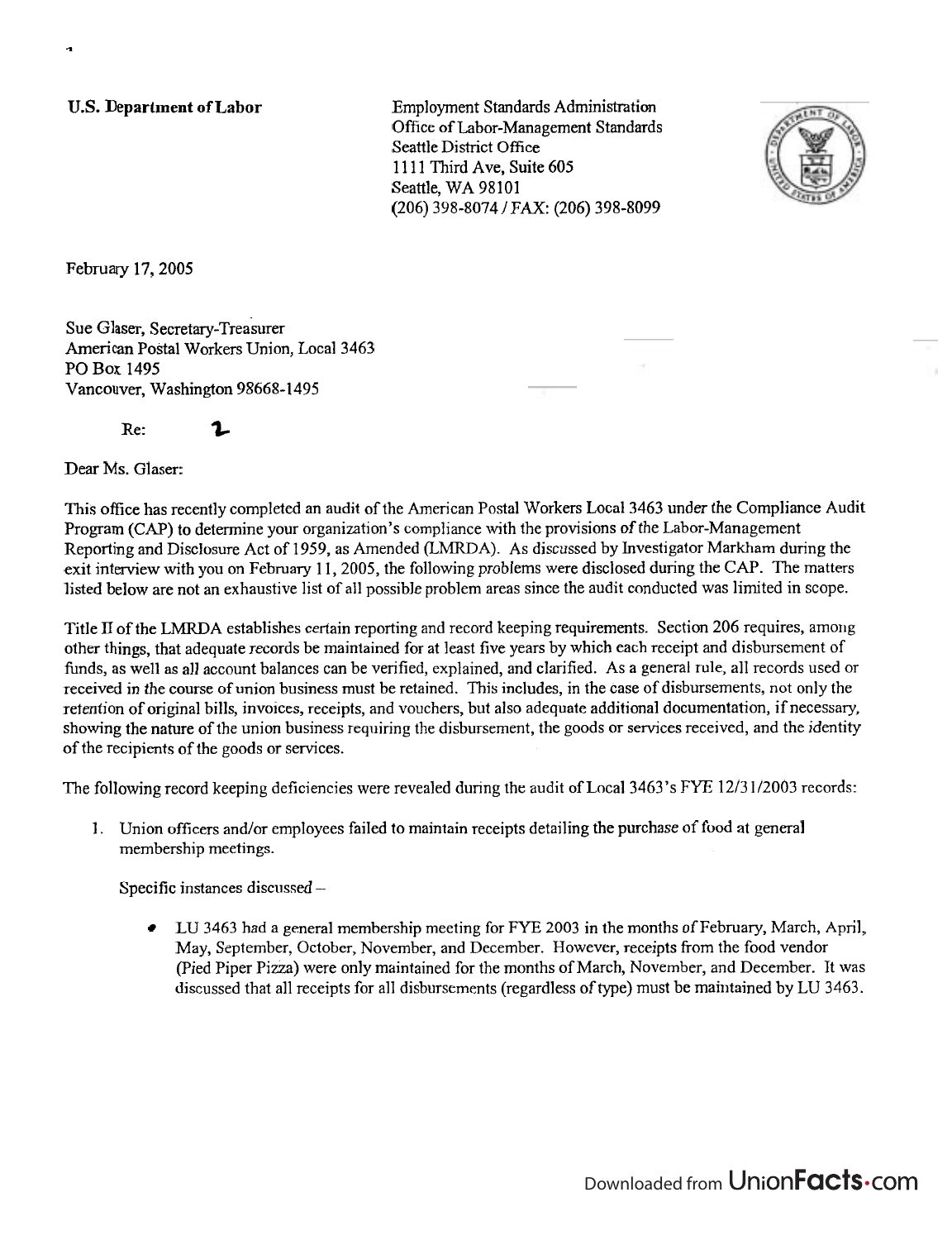- .- **1**  February 17,2005 Page 2 **of <sup>5</sup>**

2. LU 3463 failed to maintain receipts for all "cash" transactions that took place between members and LU 3463. The records should show the exact date that the money was received, the identity of the source of the money, and the individual amount received fiom each source.

Specific instances discussed -

i.

- Members who would purchase "entertainment/dining club books" (\$15-\$20) with "cash" or "check" through LU 3463 were never given a receipt indicating that LU 3463 had received the cash and that the member had purchased a book. It was discussed that a receipt must be given to every member each time that a "cash" or "check" payment is made to LU 3463 for any expenses or purchases. LU 3463 was instructed to purchase a receipt book that is pre-numbered, used in sequential order, and retained in duplicate, in the interest of making the aforementioned practice of receipt distribution possible.
- 3. LU 3463 failed to maintain application materials for all of their "scholarship" recipients.

Specific instances discussed -

LU 3463 awarded four (4) \$500 scholarships to LU 3463 members' children during FYE 2003. However, LU 3463 only maintained three (3) of the four (4) recipients application packets. It was discussed that all application materials for all scholarship applicants must be maintained.

Other items-noted included:

Local 3463 erroneously recorded check #2205 as a disbursement, when in reality it was never cashed by the payee; check #2281 was erroneously recorded as being issued for \$650.00, but was actually issued and cleared the bank in the amount of \$676.28; check #2291 was erroneously recorded as being issued for \$75.30, but was actually issued and cleared the bank in the amount of \$73.30. In conjunction, LU 3463 erroneously recorded a deposit of \$195.00 on March 18,2003 that was never recorded in any LU 3463 banking account; LU 3463 failed to record in the LU 3463 journal a deposit into LU 3463's checking account in the amount of \$934.66 on December 1,2003. To correct the aforementioned problems, corrections need to be made in regards to annual receipts and disbursements.

The proper maintenance of union records is the personal responsibility of the individuals who are required to file Local 3463's LM report. You should be aware that Section 206 of the LMRDA provides for a fine of not more than \$10,000 or imprisonment for not more than one year, or both, for willful failure to maintain records. Section 209(c) of the LMRDA provides for a fine of not more than \$10,000 or imprisonment for not more than one year, or both, for willhl destruction or falsification of records, and applies to any person (not just the individuals who are responsible for filing the union's LM report).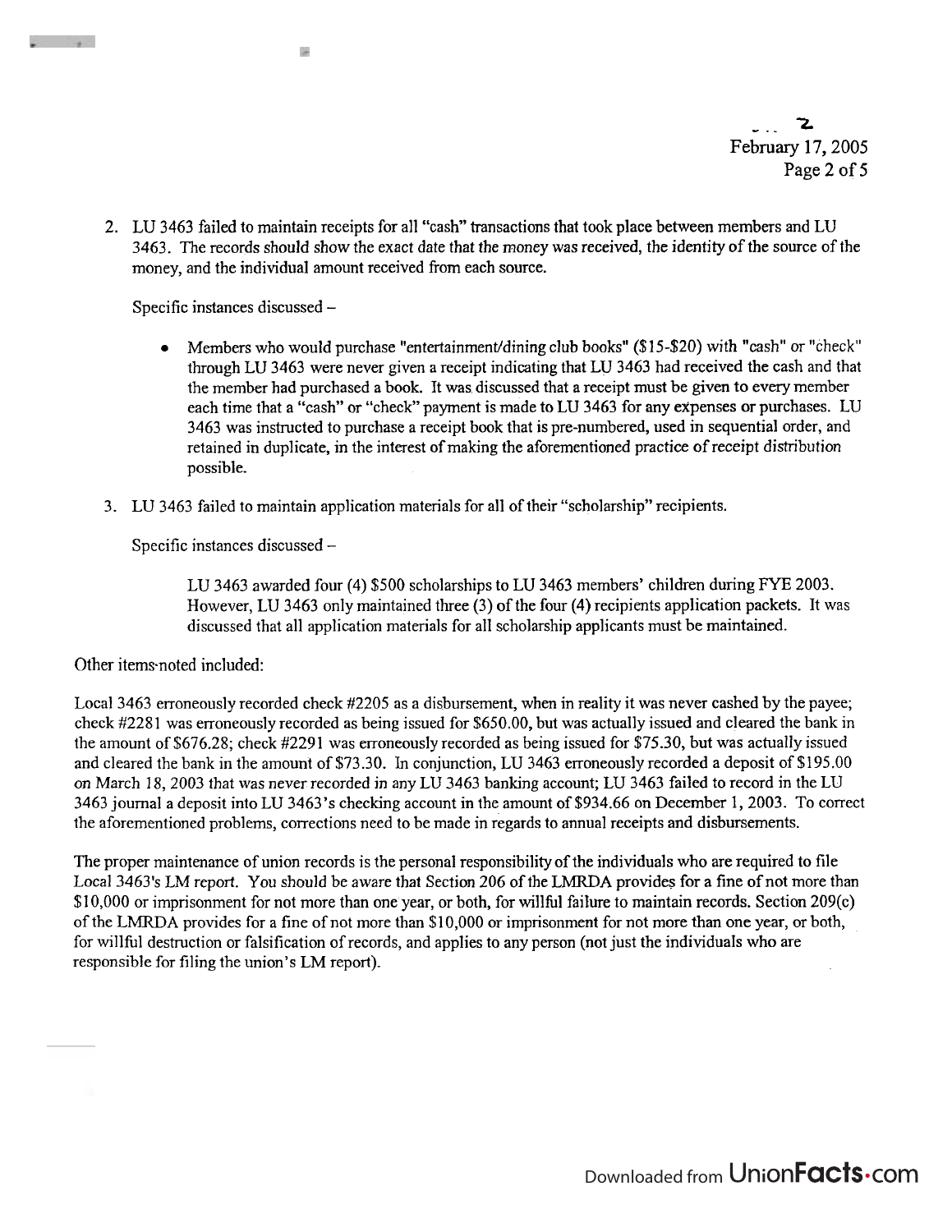-. **Z**  February 17,2005 Page 3 of 5

The CAP further disclosed a violation of LMRDA section 201(b), because the Labor Organization Annual Report (Form LM-3) filed by Local 3463 for fiscal year ending December 3 1,2003 failed to meet the standards of acceptability.

The following deficient items were identified:

1000

1. LU 3463's assets for FYE 12/31/2003, were incorrectly categorized throughout items #25-31.

Specific instances discussed -

A. LU 3463 erroneously listed item #25 (starting cash) as \$5,464. However, according to the LU 3463 - **9** u balances as of 01/01/2003, LU 3463 had \$18,789.13 in available "cash."

LU 3463 inaccurately recorded the beginning cash in the checking account and failed to include the cash in their savings account, in the figure listed in Item #25. Subsequently Item #31 (Total Assets) was also incorrectly completed.

- B. LU 3463 erroneously listed item #31 (total assets) as \$15,622. However, according to the LU 3463  $\frac{4}{1}$  balances as of 01/01/2003, LU 3463 had \$18,789.13 in total assets.
- 2. LU 3463's receipts for FYE 12/31/2003, were incorrectly categorized throughout items #38-44.

Specific instances discussed -

- A. LU 3463 erroneously listed item #38 (dues) as \$24,086. However, according to the LU 3463 **4** monthly checking account statements for FYE 12/31/2003, LU 3463 received \$25,060.90 in dues receipts from the US Postal Service and APWU.
- B. LU 3463 erroneously listed item #41 (interest & dividends) as *\$65.* However, according to the LU 3463.  $\frac{4}{10}$  monthly savings account statements for FYE 12/31/2003, LU 3463 received \$51.85 in interest from *4*
- C. LU 3463 erroneously listed item #43 (other receipts) as \$0. However, according to the LU 3463 **4** nonthly checking & savings account statements for FYE 12/31/2003, LU 3463 received \$3,033.00 in other receipts from various identifiable sources.
- D. LU 3463 erroneously listed item #44 (total receipts) as \$24,151. However; according to the LU 3463 **4** monthly checking & savings account statements for FYE 12/31/2003, LU 3463 received \$28,145.75 in total receipts.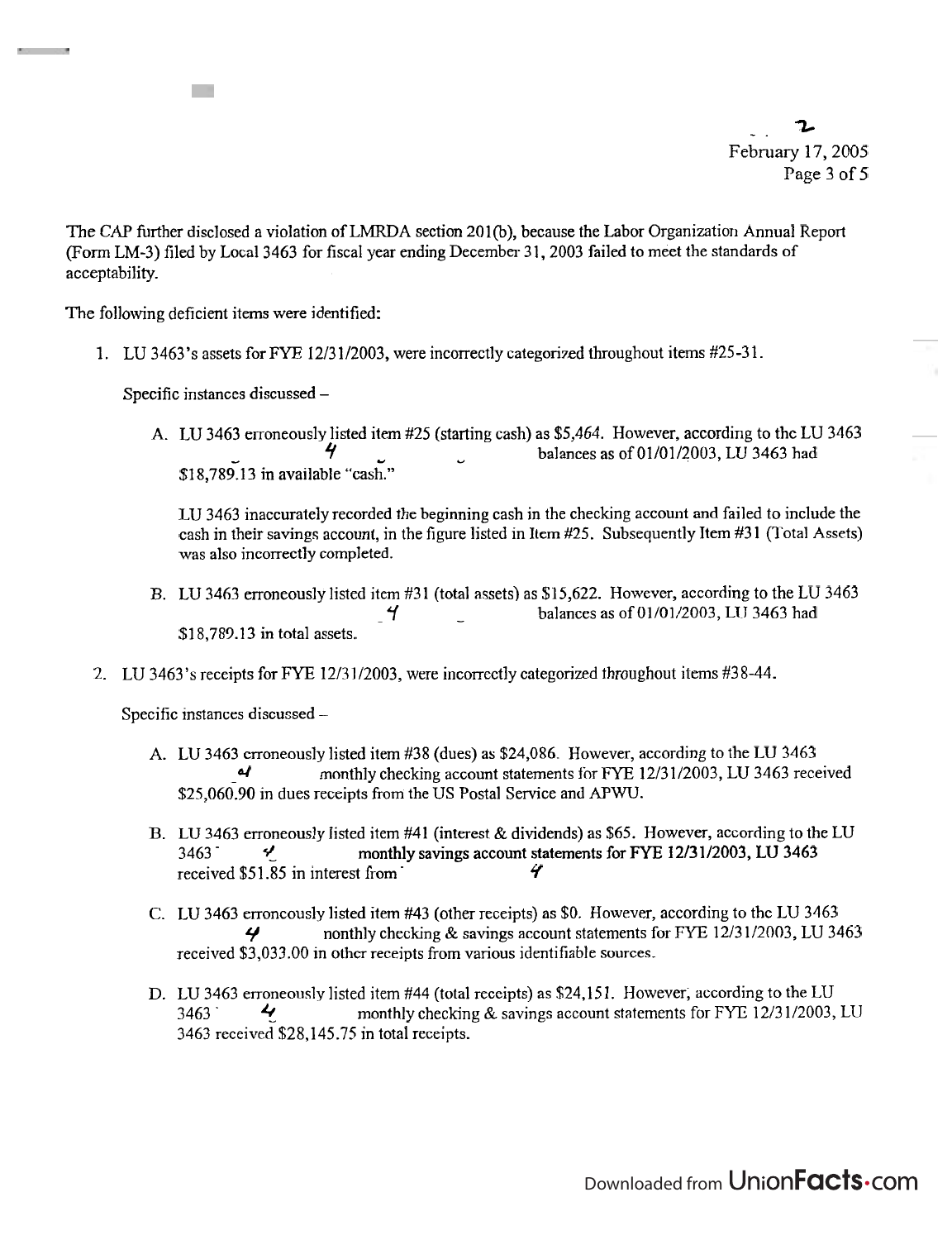3. LU 3463's disbursements for EYE 12/31/2003, were incorrectly categorized throughout items #45-55.

Specific instances discussed -

A. LU 3463 erroneously listed item **#45** (to officers) as \$3,600. However, according to LU 3463 4 **4** monthly checking account statements for FYE 12/31/2003, LU 3463 distributed \$13,807.51 to officers.

Both you and Mr. Zumwalt, President LU 3463, made LU 3463 purchases with personal funds for which you were reimbursed through the issuance of a LU 3463 check. None of these reimbursements were recorded in Item #24, but were instead recorded as "office expenses" and "other disbursements." It was discussed that all in-direct as well as direct expenses incurred by officers during the completion of their official duties must be accounted for and recorded under the officers, Item #24 "allowances and other disbursement" category.

- B. LU 3463 erroneously listed item #46 (to employees) as \$2,847. However, according to LU 3463 by-laws and meeting minutes, LU 3463 does not employ any employees, so item #46 should be listed as \$0.
- C. LU 3463 erroneously listed item #47 (per capita) as \$1 140. However, according to monthly checking account statements for FYE 1213 112003, LU 3463 distributed \$1 15 1.40 to per capita.
- D. LU 3463 erroneously listed item #48 (office and admin expense) as \$776. However according to LU 3463 disbursement records and the  $\frac{4}{3}$  monthly checking account statements for FYE 12/31/2003, LU 3463 distributed \$490.23 in office and administrative expenses.
- E. LU 3463 erroneously listed item #5 1 (contributions, gifts, and grants) as \$3 156. However, according to LU 3463 disbursement records and the  $\frac{4}{4}$  monthly checking account statements for FYE 12/31/2003, LU 3463 distributed \$2,394.62 in contributions, gifts, and grants.
- F. LU 3463 erroneously listed item #54 (other disbursements) as \$8656. However according to LU 3463 disbursement records and the  $\frac{9}{2}$  monthly checking account statements for FYE 12/31/2003, LU 3463 distributed \$10,751.67 in other disbursements.
- G. LU 3463 erroneously listed item #55 (total disbursements) as \$20,175. However, according to LU 3463 disbursement records and the **Y** monthly checking account statements for FYE 12/31/2003, LU 3463 distributed \$28,595.43 in total disbursements.

It will be necessary for Local 3463 to file an amended LM-3 report for 2003 to correct the deficient iteins discussed above. The necessary reporting forms and instructions are enclosed for your use. You may also download the forms electronically from our website at www.dol.gov/esa/olms to complete the amended reports. One copy of the amended report should be submitted to this office at the above address as soon as possible, but no later than 03/10/05. Before mailing, review the reports thoroughly to be sure they are complete, accurate, and signed properly with original signatures.